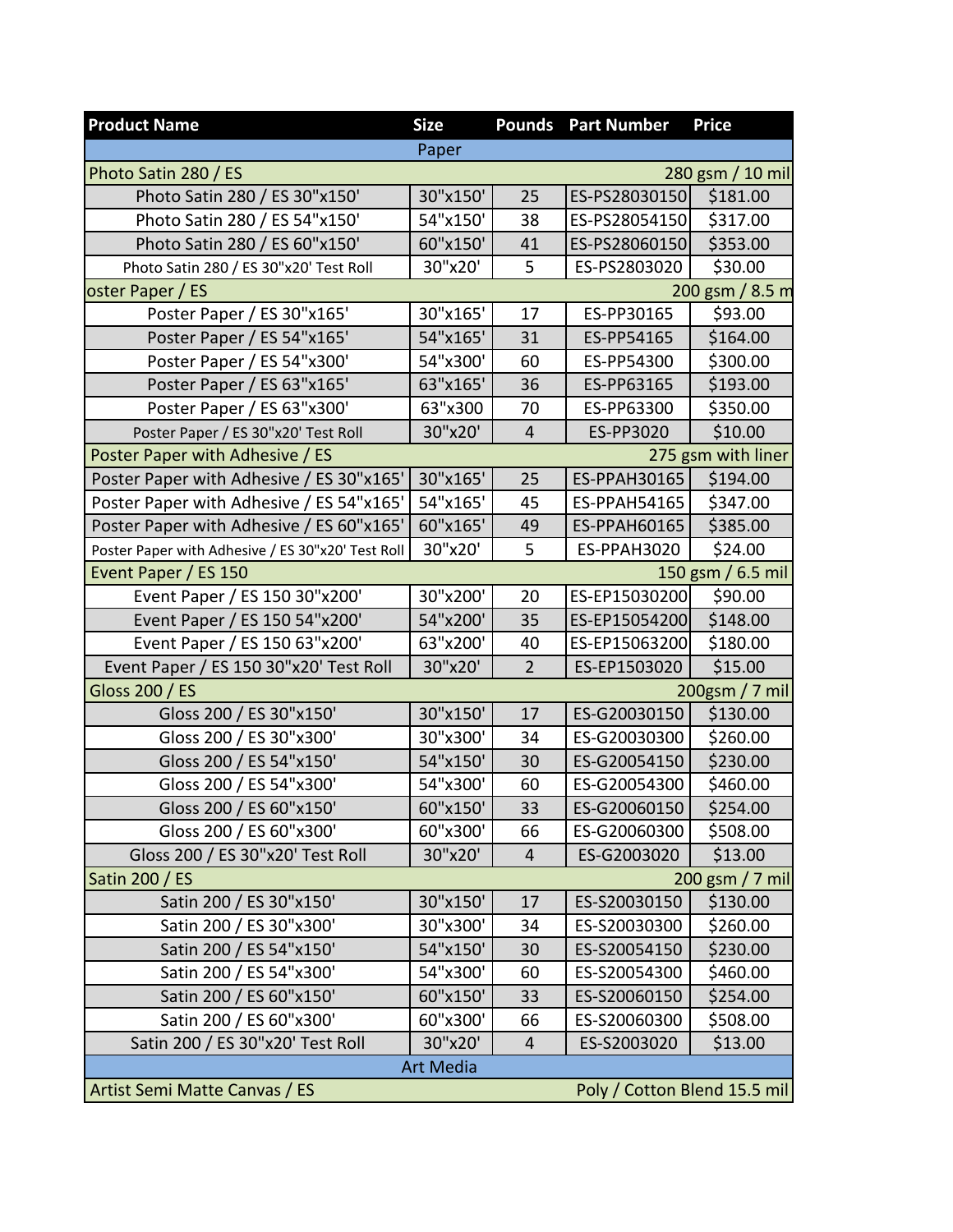| Artist Semi Matte Canvas / ES 30"x150'                                                          | 30"x150' |                | ES-SMC30150                                               | \$340.00          |
|-------------------------------------------------------------------------------------------------|----------|----------------|-----------------------------------------------------------|-------------------|
| Artist Semi Matte Canvas / ES 54"x150'                                                          | 54"x150' |                | ES-SMC54150                                               | \$595.00          |
| Artist Semi Matte Canvas / ES 60"x150'                                                          | 60"x150' |                | ES-SMC60150                                               | \$660.00          |
| Artist Semi Matte Canvas / ES 30"x20' Test Roll                                                 | 30"x20'  |                | <b>ES-SMC3020</b>                                         | \$45.00           |
| Décor Rough Textured Art / ES                                                                   |          |                |                                                           | Art Paper 260 gsm |
| Décor Rough Textured Art / ES 30"x100'                                                          | 30"x100' | 20             | <b>INO50001</b>                                           | \$268.00          |
| Décor Rough Textured Art / ES 54"x100'                                                          | 54"x100' | 34             | <b>INO50002</b>                                           | \$435.00          |
| Décor Rough Textured Art / ES 60"x100'                                                          | 60"x100' | 40             | <b>INO50003</b>                                           | \$480.00          |
| Décor Velvet Textured Art / ES                                                                  |          |                |                                                           | Art Paper 300 gsm |
| Décor Velvet Textured Art / ES 30"x100'                                                         | 30"x100" | 22             | INO50011                                                  | \$308.00          |
| Décor Velvet Textured Art / ES 54"x100'                                                         | 54"x100' | 40             | INO50012                                                  | \$500.00          |
| Décor Velvet Textured Art / ES 60"x100'                                                         | 60"x100" | 44             | <b>INO50013</b>                                           | \$552.00          |
| Décor Soft Textured 100% Cotton / ES                                                            |          |                |                                                           | Art Paper 330 gsm |
| Décor Soft Textured 100% Cotton / ES 30"x100'                                                   | 30"x100" | 24             | <b>INO50021</b>                                           | \$502.00          |
| Décor Soft Textured 100% Cotton / ES 54"x100'                                                   | 54"x100' | 44             | <b>INO50022</b>                                           | \$810.00          |
| Décor Soft Textured 100% Cotton / ES 60"x100'                                                   | 60"x100' | 48             | <b>INO50023</b>                                           | \$900.00          |
|                                                                                                 | Film     |                |                                                           |                   |
| Ultra Dura Film / ES<br>7 mil Curl-free White Polyester Film with Silver Backing & Satin Finish |          |                |                                                           |                   |
| Ultra Dura Film / ES 36"x100'                                                                   | 36"x100' | 17             | ES-UDF36100                                               | \$440.00          |
| Ultra Dura Film / ES 36"x20' Test Roll                                                          | 36"x20'  | 5              | <b>ES-UDF3620</b>                                         | \$80.00           |
| Clear Film / ES                                                                                 |          |                | 5 mil Clear, transparent polyester film                   |                   |
| Clear Film / ES 30"x100'                                                                        | 30"x100' |                | ES-CF30100                                                | \$185.00          |
| Clear Film / ES 54"x100'                                                                        | 54"x100' |                | ES-CF54100                                                | \$362.00          |
| Clear Film / ES 60"x100'                                                                        | 60"x100" |                | ES-CF60100                                                | \$362.00          |
| Clear Film / ES 30"x20' Test Roll                                                               | 30"x20'  |                | ES-CF3020                                                 | \$38.00           |
| Matte Backlit / ES<br>Front Print 9 mil                                                         |          |                |                                                           |                   |
| Matte Backlit / ES 30"x100"                                                                     | 30"x100' | 20             | ES-MBL30100                                               | \$185.00          |
| Matte Backlit / ES 54"x100'                                                                     | 54"x100' | 30             | ES-MBL54100                                               | \$320.00          |
| Matte Backlit / ES 60"x100'                                                                     | 60"x100" | 33             | ES-MBL60100                                               | \$355.00          |
| Matte Backlit / ES 30"x10' Test Roll                                                            | 30"x10'  | $\overline{2}$ | ES-MBL3010                                                | \$30.00           |
| Gloss Backlit / ES<br><b>Front Print 9 mil</b>                                                  |          |                |                                                           |                   |
| Gloss Backlit / ES 30"x100'                                                                     | 30"x100' | 20             | ES-GBL30100                                               | \$185.00          |
| Gloss Backlit / ES 54"x100'                                                                     | 54"x100' | 30             | ES-GBL54100                                               | \$320.00          |
| Gloss Backlit / ES 60"x100'                                                                     | 60"x100" | 33             | ES-GBL60100                                               | \$355.00          |
| Gloss Backlit / ES 30"x10' Test Roll                                                            | 30"x10'  | $\overline{2}$ | <b>ES-GBL3010</b>                                         | \$30.00           |
| Wall, Window, Floor, and Door Graphics                                                          |          |                |                                                           |                   |
| Micro Tac White / ES 11.8 mil,                                                                  |          |                | White polypropylene film w/ easy, bubble free application |                   |
| Micro Tac White / ES 54"x100'                                                                   | 54"x100' | 31             | ES-MTW54100                                               | \$532.00          |
| Micro Tac White / ES 27"x15'                                                                    | 27"x15'  | 3              | ES-MTW2715                                                | \$40.00           |
| Removable Acrylic Adhesive 7 mil Fabric / 13 Product Thickness<br>Micro Fab Adhesive / ES       |          |                |                                                           |                   |
| Micro Fab Adhesive / ES 30"x100"                                                                | 30"x100' | 21             | ES-MFA30100                                               | \$300.00          |
| Micro Fab Adhesive / ES 54"x100"                                                                | 54"x100' | 38             | ES-MFA54100                                               | \$536.00          |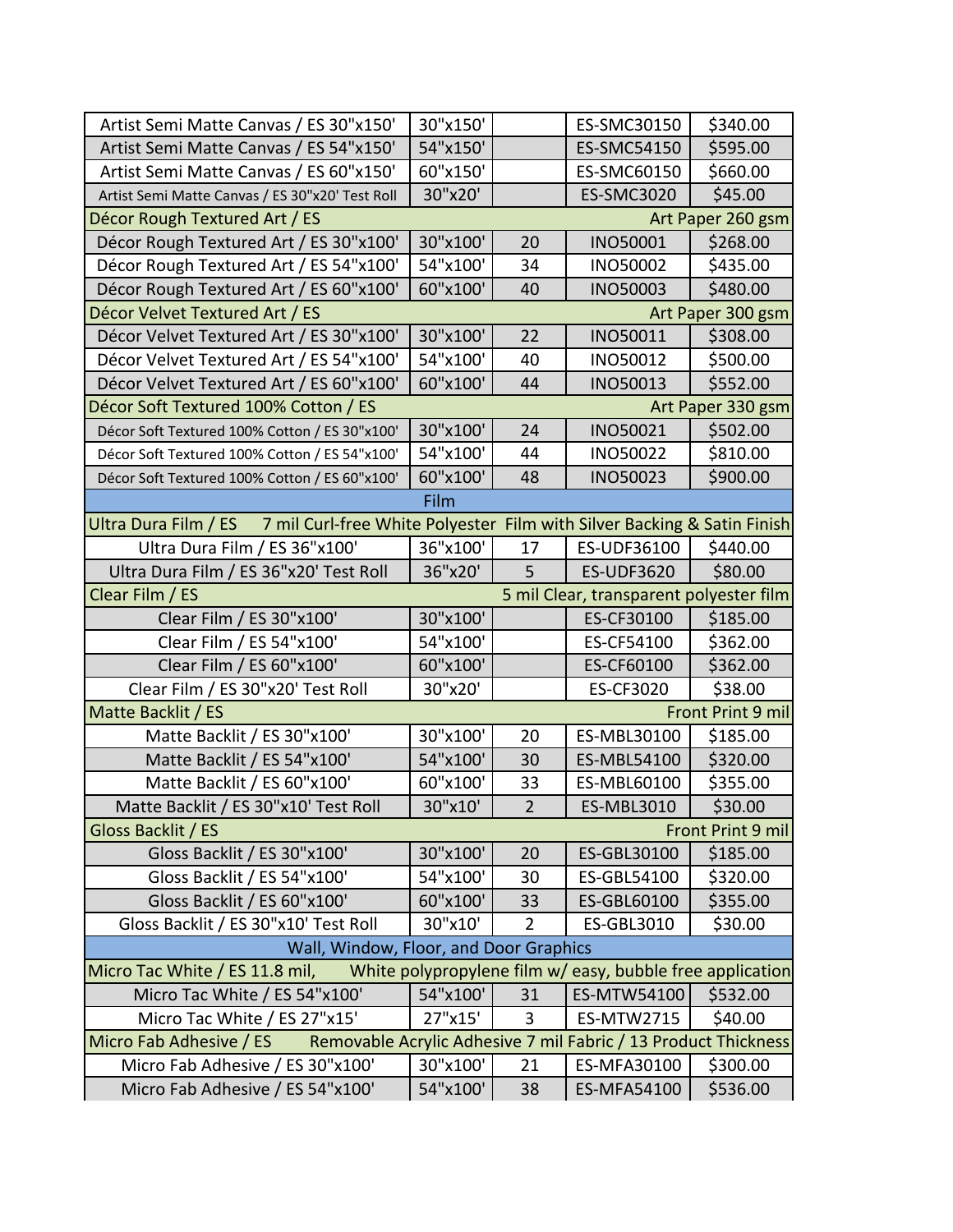| Micro Fab Adhesive / ES 60"x100"                                                         | 60"x100' | 42             | ES-MFA60100                                                 | \$594.00 |
|------------------------------------------------------------------------------------------|----------|----------------|-------------------------------------------------------------|----------|
| Micro Fab Adhesive / ES 30"x10' Test Roll                                                | 30"x10'  | 2.5            | <b>ES-MFA3010</b>                                           | \$30.00  |
| Premium Display Film / ES<br>Low Tack Repositionable Adhesive 7 mil                      |          |                |                                                             |          |
| Premium Display Film / ES 36"x100'                                                       | 36"x100' | 17             | ES-PDF36100                                                 | \$334.00 |
| Premium Display Film / ES 42"x100'                                                       | 42"x100' | 20             | ES-PDF42100                                                 | \$431.00 |
| Premium Display Film / ES 50"x100'                                                       | 50"x100' | 24             | ES-PDF50100                                                 | \$515.00 |
| Premium Display Film / ES 54"x100'                                                       | 54"x100' | 26             | ES-PDF54100                                                 | \$556.00 |
| Premium Display Film / ES 36"x10' Test Roll                                              | 36"x10'  | $\overline{2}$ | <b>ES-PDF3610</b>                                           | \$30.00  |
| Window Perf ES 80/20                                                                     |          |                | Removable Acrylic Adhesive 6 mil                            |          |
| Window Perf ES 80/20 54"x100'                                                            | 54"x100' | 38             | ES-WP54100                                                  | \$612.00 |
| Window Perf ES 80/20 54"x25'                                                             | 54"x25'  | 10             | ES-WP5425                                                   | \$170.00 |
| Window Perf ES 80/20 27"x10' Test Roll                                                   | 27"x10'  | 2              | ES-WP2710                                                   | \$30.00  |
| Floor Graphics Over Laminate / ES                                                        |          |                | Pressure Sensitive Adhesive 3.75 mil                        |          |
| Floor Graphics Over Laminate / ES 54"x150'                                               | 54"x150' | 26             | <b>ES-FGL54150</b>                                          | \$260.00 |
| Floor Graphics Base / ES                                                                 |          |                | Removable Adhesive 3.5 mil                                  |          |
| Floor Graphics Base / ES 54"x150'                                                        | 54"x150' | 45             | ES-FGB54150                                                 | \$239.00 |
| Floor Graphics Base and Over Laminate / ES Test Kit                                      |          |                |                                                             |          |
| Floor Graphics Base and Over Laminate / ES 27"x30'Test Kit                               | 27"x30'  | 9              | <b>ES-FGBKIT</b>                                            | \$55.00  |
| True Tac Clear / ES                                                                      |          |                | Clear Polyester Film. Low Tack Repositionable Adhesive 7mil |          |
| True Tac Clear / ES 30"x100'                                                             | 30"x100' | 15             | ES-TTC30100                                                 | \$263.00 |
| True Tac Clear / ES 54"x100'                                                             | 54"x100' | 28             | ES-TTC54100                                                 | \$476.00 |
| True Tac Clear / ES 60"x100'                                                             | 60"x100' | 31             | ES-TTC60100                                                 | \$526.00 |
| True Tac Clear / ES 30"x10' Test Roll                                                    | 30"x10'  | 3              | ES-TTC3010                                                  | \$20.00  |
| True Tac White / ES                                                                      |          |                | White Polyester Film. Low Tack Repositionable Adhesive 7mil |          |
| True Tac White / ES 30"x100'                                                             | 30"x100' | 15             | ES-TTW30100                                                 | \$263.00 |
| True Tac White / ES 54"x100'                                                             | 54"x100' | 29             | ES-TTW54100                                                 | \$476.00 |
| True Tac White / ES 60"x100'                                                             | 60"x100" | 32             | ES-TTW60100                                                 | \$526.00 |
| True Tac White / ES 30"x10' Test Roll                                                    | 30"x10'  | $\overline{4}$ | ES-TTW3010                                                  | \$20.00  |
| Removable Adhesive 5 mil<br><b>Ultra Wall Graphics / ES</b>                              |          |                |                                                             |          |
| Ultra Wall Graphics / ES 30"x150'                                                        | 30"x150' | 34             | ES-UWG30150   \$337.00                                      |          |
| Ultra Wall Graphics / ES 60"x150'                                                        | 60"x150" | 67             | ES-UWG60150                                                 | \$674.00 |
| Ultra Wall Graphics / ES 30"x20' Test Roll                                               | 30"x20'  | 5              | <b>ES-UWG3020</b>                                           | \$40.00  |
| Wall Graphics / ES<br>Removable Adhesive 6 mil                                           |          |                |                                                             |          |
| Wall Graphics / ES 30"x150'                                                              | 30"x150' | 34             | ES-WG30150                                                  | \$220.00 |
| Wall Graphics / ES 60"x150"                                                              | 60"x150' | 67             | ES-WG60150                                                  | \$458.00 |
| Wall Graphics / ES 30"x20' Test Roll                                                     | 30"x20'  | 5              | ES-WG3020                                                   | \$30.00  |
| 2.4 mil Gloss White Vinyl for Painted Brick and Textured Cement<br>Brick Art / ES        |          |                |                                                             |          |
| Brick Art / ES 54"x150'                                                                  | 54"x150' | 43             | ES-BA54150                                                  | \$671.00 |
| Brick Art / ES 27"x10' Test Roll                                                         | 27"x10'  | 4              | ES-BA2710                                                   | \$40.00  |
| Pop Up and Banner                                                                        |          |                |                                                             |          |
| Alternative Banner / ES<br>10.5 mil, 260 gsm. Flexible & Tear Resistant Non-Woven Banner |          |                |                                                             |          |
| Alternative Banner / ES 30"x150"                                                         | 30"x150' | 21             | ES-AB30150                                                  | \$188.00 |